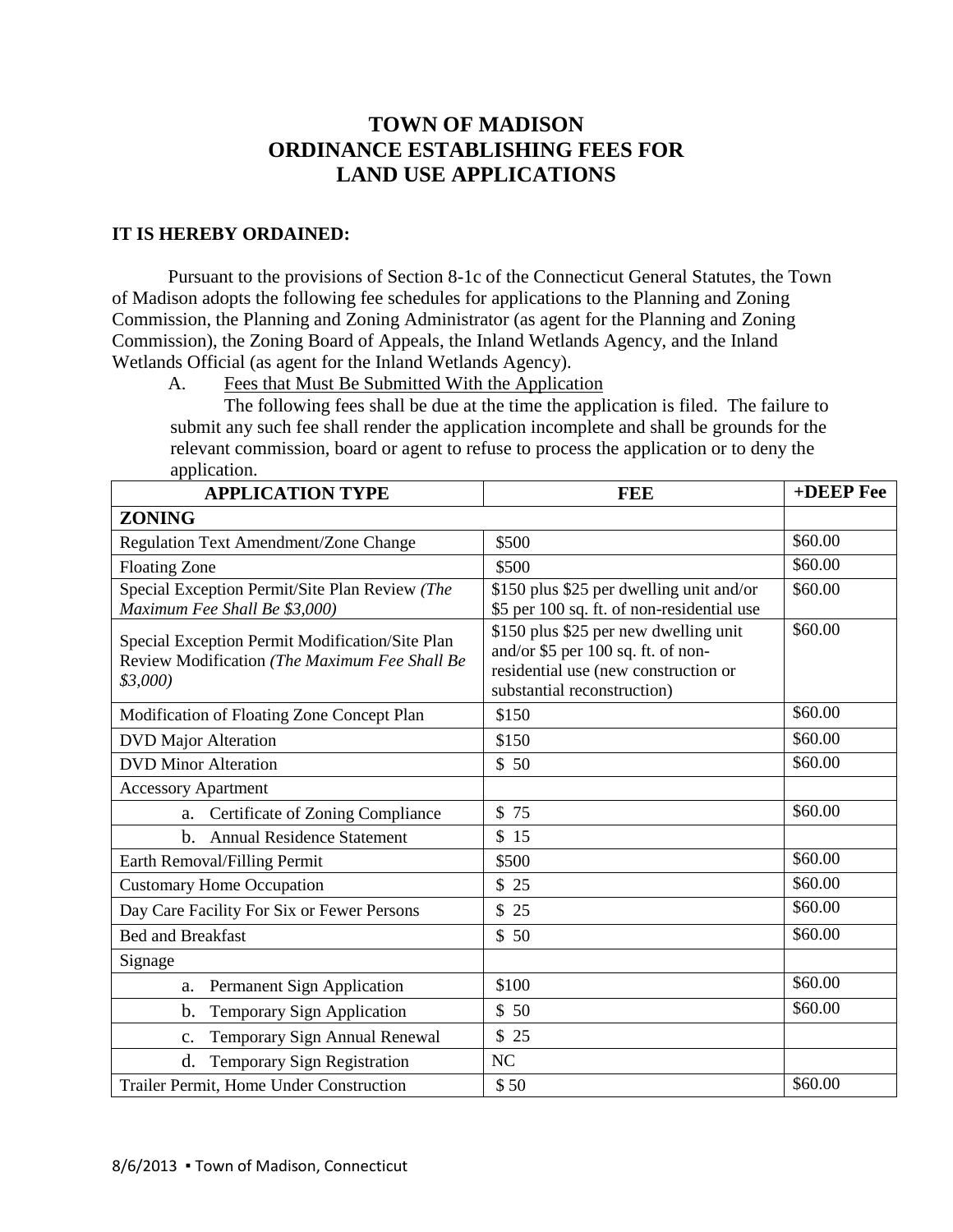| Review Letter - Zoning Compliance                                                            | \$25 plus \$50/hr. research                                                                                                              |         |  |
|----------------------------------------------------------------------------------------------|------------------------------------------------------------------------------------------------------------------------------------------|---------|--|
| <b>PLANNING</b>                                                                              |                                                                                                                                          |         |  |
| <b>Subdivision Regulation Amendment</b>                                                      | \$500                                                                                                                                    | \$60.00 |  |
| Subdivision/Resubdivision Application                                                        | \$250 or \$100 per lot (whichever is<br>greater) plus \$1 per linear foot of<br>proposed road or road to be<br>reconstructed or modified | \$60.00 |  |
| Lot Line Revision/Subdivision Modification                                                   | \$75 per lot involved plus \$1 per linear<br>foot of road to be modified                                                                 | \$60.00 |  |
| <b>ZONING BOARD OF APPEALS</b>                                                               |                                                                                                                                          |         |  |
| Variance Application                                                                         | \$175                                                                                                                                    | \$60.00 |  |
| Appeal Of Decision                                                                           | \$175                                                                                                                                    | \$60.00 |  |
| Certificate of Location                                                                      | \$175                                                                                                                                    |         |  |
| PLANNING, ZONING and ZBA                                                                     |                                                                                                                                          |         |  |
| <b>Coastal Site Plan Review</b>                                                              |                                                                                                                                          |         |  |
| Without other application<br>a.                                                              | \$75                                                                                                                                     | \$60.00 |  |
| With other application<br>b.                                                                 | \$50                                                                                                                                     |         |  |
| <b>Extension Of Previous Approval</b>                                                        | \$50                                                                                                                                     |         |  |
| RESCHEDULED PUBLIC HEARING (Requested<br>By Applicant After Publication)                     | \$45                                                                                                                                     |         |  |
| Additional Fee If CEPA Intervention Is Filed                                                 | \$250                                                                                                                                    |         |  |
| <b>INLAND WETLANDS AGENCY</b>                                                                |                                                                                                                                          |         |  |
| Permitted And Non-Regulated Uses - Section 4 of<br>these Regulations                         |                                                                                                                                          |         |  |
| Permitted Uses As Of Right (Section 4.1)<br>a.                                               | \$50                                                                                                                                     | \$60.00 |  |
| Non-Regulated Uses (Section 4.2)<br>b.                                                       | \$50                                                                                                                                     | \$60.00 |  |
| Regulated Uses - Section 6 of the Regulations                                                |                                                                                                                                          |         |  |
| <b>Residential Uses</b><br>a.                                                                | \$75 plus: \$25.00/lot or \$45.00/acre<br>wetlands, rounded to the nearest tenth of<br>an acre, on the property whichever is<br>more     | \$60.00 |  |
| <b>Commercial Uses</b><br>b.                                                                 | \$75 plus: Fee from Schedule A                                                                                                           | \$60.00 |  |
| All Other Uses<br>$C_{\bullet}$                                                              | \$75                                                                                                                                     | \$60.00 |  |
| Significant Activity Application Fee - Section 7.6<br>of the Regulations                     | \$175                                                                                                                                    | \$60.00 |  |
| Map Amendment Applications - Section 16.4 of<br>the Regulations                              | \$175 plus: Fee from Schedule B                                                                                                          | \$60.00 |  |
| Modification, Extension Or Transfer of Previous<br>Approval - Section 12 of the Regulations  | \$50 (No fee for correcting typographical<br>or other errors.)                                                                           |         |  |
| <b>Wetland Review Area Markers</b>                                                           | \$ 2 per Marker                                                                                                                          |         |  |
| Schedule A. For the purpose of calculating the permit application fee, the Regulated Area in |                                                                                                                                          |         |  |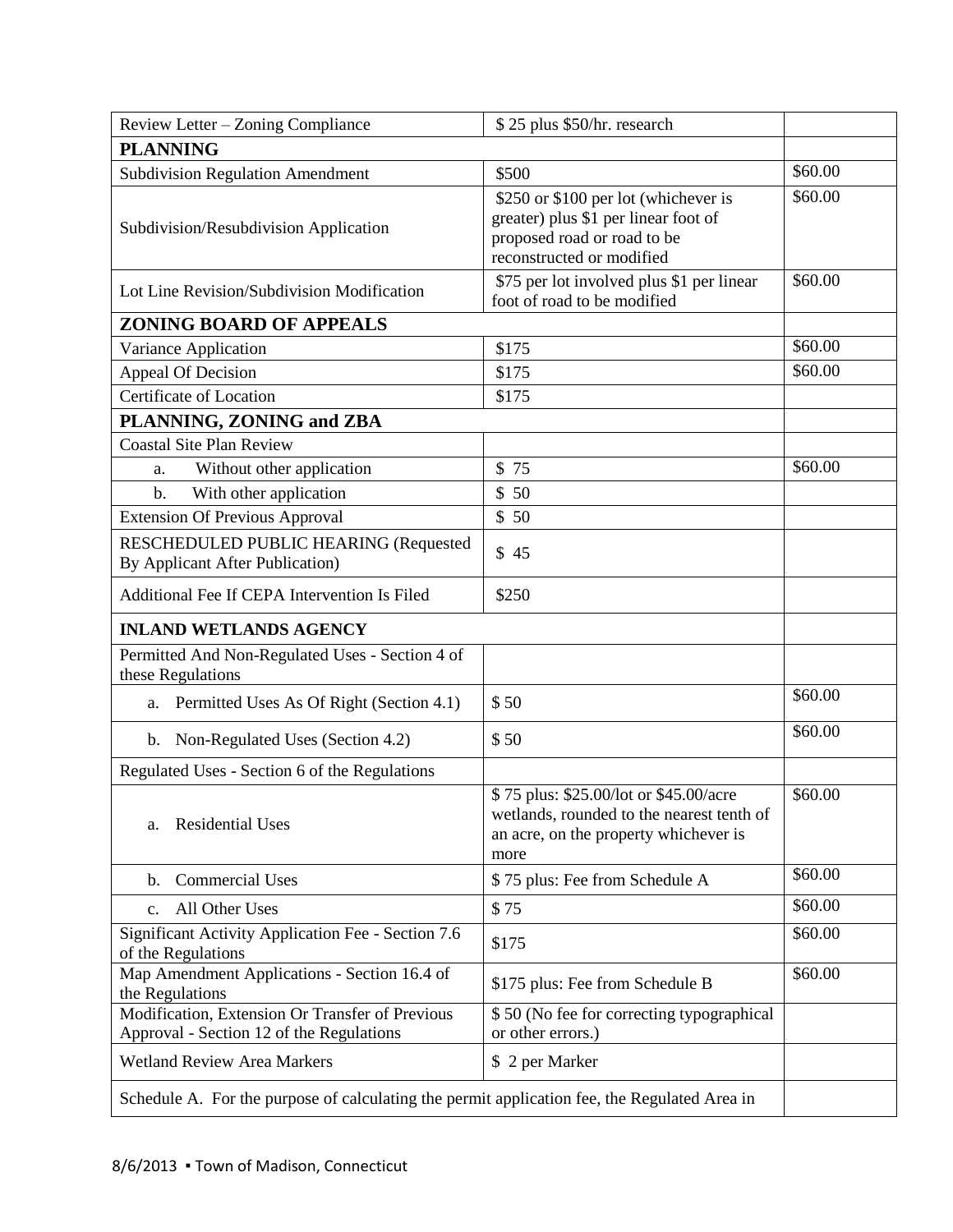| Schedule A is the total area of wetlands and watercourses upon which a Regulated Activity is<br>proposed.                                                                                                              |                                       |  |
|------------------------------------------------------------------------------------------------------------------------------------------------------------------------------------------------------------------------|---------------------------------------|--|
| Less than and including the first $2,500$ sq. ft. of<br><b>Regulated Area</b>                                                                                                                                          | \$18/1,000 sq. ft. of Regulated Area  |  |
| From 2,501 to 50,000 sq. ft. of Regulated Area                                                                                                                                                                         | $$12/1,000$ sq. ft. of Regulated Area |  |
| For any additional amount over 50,000 sq. ft. of<br><b>Regulated Area</b>                                                                                                                                              | $$6/1,000$ sq. ft. of Regulated Area  |  |
| Schedule B. For the purpose of calculating the map amendment application fee, the Regulated<br>Area in Schedule B is the total length of wetlands and watercourses boundary subject to the<br>proposed boundary change |                                       |  |
| Less than and including the first 500 linear ft of<br>boundary area                                                                                                                                                    | \$20/100 linear ft. of boundary       |  |
| From 501 to 1,000 linear ft of boundary area                                                                                                                                                                           | \$15/100 linear ft. of boundary       |  |
| For any additional amount over 1,000 linear ft of<br>boundary area                                                                                                                                                     | \$8/100 linear ft. of boundary        |  |
| Exemption. Boards, commissions, councils and departments of the Town of Madison are<br>exempt from all fee requirements under Subsection 21.5 of the Inland Wetland Regulations.                                       |                                       |  |
| <b>STATUTORY FEES</b>                                                                                                                                                                                                  |                                       |  |
| As may be required by State law.                                                                                                                                                                                       |                                       |  |

B. Consultants' Fees and Expenses

1. Determining Need for Consultants.

Following the submission of any of the foregoing applications, the relevant Commission, Board or Official may determine that it, he or she will require the assistance of professional consultants, including but not necessarily limited to scientific, engineering, and legal consultants, to review the application or to provide monitoring services. Issues for which such review or monitoring may be needed may include, but are not limited to, compliance with existing laws and regulations; the potential for environmental or other impacts; the need for public improvements, drainage improvements, sediment and erosion-control measures, and other environmental safety measures; and the provision of adequate legal conveyances and financial performance security. It is the purpose of this Ordinance to ensure that any fees and expenses reasonably incurred by the Commission, Board or Official in procuring such services be reimbursed by the applicant.

2. Estimate of Fees.

If the assistance of professional consultants is found to be necessary or appropriate at any time after the submission of an application, the relevant Commission, Board or Official may estimate the fees and expenses that such consulting services are likely to entail. The estimate, which shall not be binding on the Commission, Board or Official, may be derived in any reasonable manner, including but not limited to (1) a good-faith estimate of the hours that the consultants are likely to require based upon the specific nature of the application, or  $(2)$  a schedule of estimated unit fees (e.g., a standard, per-lot fee or per-acre fee) adopted for general use on the basis of the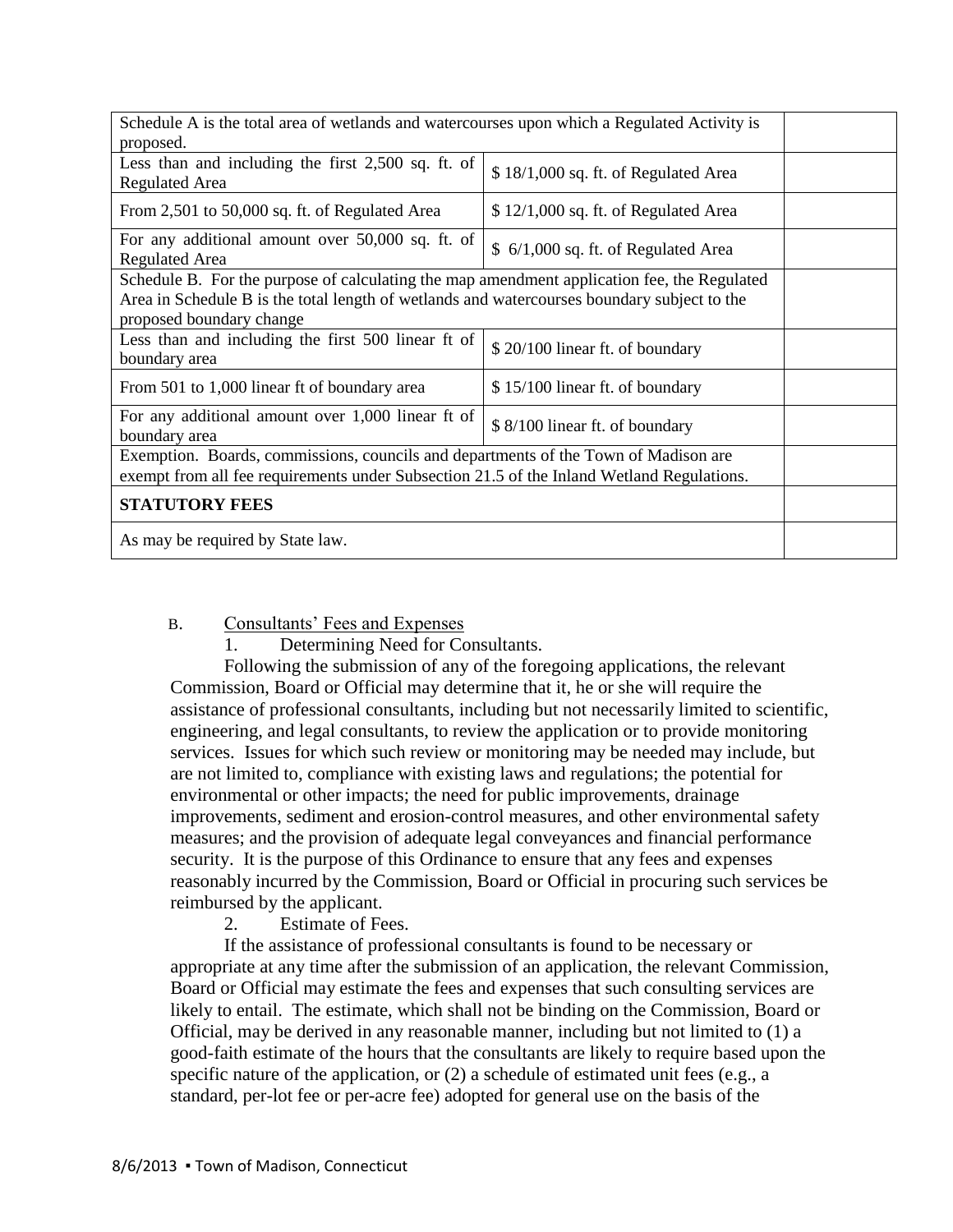Commission's, Board's or Official's prior experience with similar applications. Any estimate provided under this Ordinance shall be for the purpose of establishing an escrow account, as described below, and shall not prohibit the Commission, Board or Official from seeking additional consultants' services if the need or desirability of such services is determined after the nonbinding estimate has been provided.

If the likely amount of consulting fees is estimated on the basis of the hours the consultants are likely to require to perform the needed services, but the Commission, Board or Official does not have specific knowledge of the fees the consultants may charge, the estimate of fees may be calculated in accordance with the following schedule:

i. Technical (including Engineering or Scientific) Consultants . …..\$150 per hour ii. Legal Consultants . . . . . . . . . . . . . . . . . . . . . . . . . . . . . . .\$250 per hour iii. Review by Town Staff (not including any agent issuing a permit) . . . . . . \$50 per hour

iv. Other Consultants' Expenses . . . . . . . . . . . . . . . . . As may reasonably be estimated

In the event the Commission, Board or Official, at the time of estimating the consultants' fees, has already secured the services of one or more consultants whose hourly rates differ from those in the foregoing schedule, the hourly rates actually charged by the consultants shall be used for the estimate in lieu of those set forth in the foregoing schedule.

3. Payment of Estimated Fees.

Within ten (10) days after the Commission, Board or Official notifies an applicant of any estimate of fees and expenses made pursuant to this Ordinance, the applicant shall provide a sum equivalent to 100 percent of the estimated amount, except as provided in section 4 of this Ordinance. All such funds received from the applicant shall be deposited into an escrow account to be held by the Town. Wherever possible, the amount required pursuant to the foregoing provisions must be paid before the Commission, Board or Official holds any required public hearing or makes any decision on the application. If the amount required is not timely paid and the Commission, Board or Official is obliged by the provisions of state law to commence a public hearing or render a decision, the Commission, Board or Official may deny the application as incomplete.

4. Maintenance of Minimum Balance.

The Commission, Board or Official shall require the applicant to maintain a minimum balance in the fee escrow account of 25 percent of the amount of fees estimated pursuant to Section B.2, above. The Commission, Board or Official shall notify the applicant upon receipt of any invoice for consultants' services, the payment of which would cause the escrow account balance to fall below 25 percent of the estimated fees. The applicant shall then have 30 days to provide sufficient additional funds to restore the escrow account balance to at least 25 percent of the estimated fees. If the amount required is not timely paid and the Commission, Board or Official is obliged by the provisions of state law to commence a public hearing or to render a decision, the Commission, Board or Official may deny the application as incomplete.

5. Use of Escrowed Funds.

Funds paid into the escrow account shall be applied as needed to offset the actual consultants' fees and expenses incurred by the relevant commission, board or agent. In